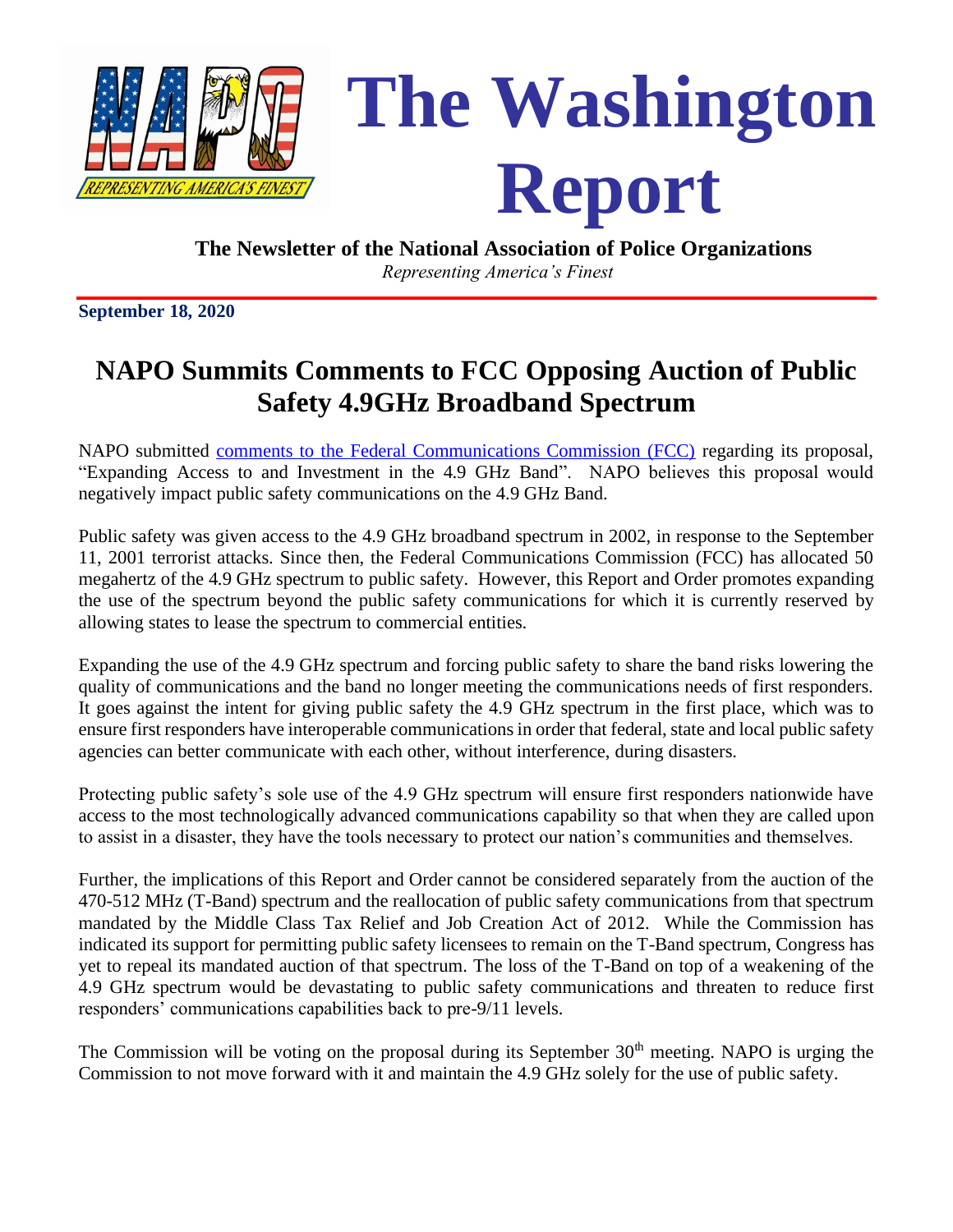## **Senator Toomey Attempts to Force Vote on Thin Blue Line Act**

On September 15, in response to the senseless ambush attack on two Los Angeles Deputy Sheriffs on September 12, Senator Pat Toomey (R-PA) tried to bring the Thin Blue Line Act (S. 1508) up for a vote on the Senate floor. In a move called a live unanimous consent vote, Senate Toomey called on his colleagues to join him in providing additional protections for officers against such acts of violence. As Senator Toomey said in his floor speech, the Thin Blue Line Act "sends a very simple and clear message: anyone who murders a law enforcement official should be prepared to pay the ultimate price." Unfortunately, Senate Democrats blocked passage of this legislation.

The Thin Blue Line Act increases penalties on those who harm or target for harm public safety officers by making the murder or attempted murder of a local police officer, firefighter, or first responder an aggravating factor in death penalty determinations in federal court. This would be applicable whether they were targeted or murdered on duty, because of the performance of their duty, or because of their status as a public official. The only requirement is that the homicide provide federal jurisdiction.

This bill is critical, as there is a serious and growing trend of armed attacks on law enforcement officers. According to a report from the Office of Community Oriented Policing Services (COPS), 87 officers were shot and 14 died in ambushes or premeditated, calculated assaults in 2019. This trend appears to be only increasing in 2020. NAPO has long been fighting to establish stricter penalties for those who harm law enforcement officers. The increased penalties provided under this bill will make important differences in the attitudes of criminals toward public safety officers and ensure protection for the community.

NAPO thanks Senator Toomey for standing up for law enforcement and speaking out on the need for this legislation. We continue to press Congress to pass increased penalties for violence against officers whether it be through the Thin Blue Line Act, the Protect and Serve Act, or the Back the Blue Act. We are also working with the Attorney General and the Department of Justice to increase federal prosecutions of violence against state and local law enforcement. What happened in Los Angeles, in New York, in Dallas and in Baton Rouge should never happen again.

# **Bill Introduced Giving Above-the-Line Tax Deduction for Law Enforcement Officers**

NAPO issued our full support for the Thank You Act (S. 4558) introduced by Senator Lindsey Graham (R-SC), which provides a one-time tax credit for tax year 2020 of up to \$1000 and a permanent above-the-line deduction of \$1,500 for law enforcement officers. For the tax credit, an officer with more than 10 years on the job can claim \$1,000 and officers with less than 10 years can claim \$500. For tax year 2020, officers who chose to take the tax credit are ineligible for the deduction.

Today, officers are working in an untenable environment. They are essential workers in the coronavirus pandemic, putting their health at risk to serve and protect their communities. They are on the front lines as cities and towns across the nation experience daily protests and all too frequent riots. Further, officers in our nation's largest cities are experiencing significant increases in violent crimes – particularly gun-related crimes – that are straining the resources of departments. They are doing all this in the face of hatred for the uniform they wear, for the laws they are bound by duty to enforce.

Further, like many public servants, law enforcement officers serve our nation and our communities for modest wages and often have to pay for mandatory and necessary equipment and resources out-of-pocket.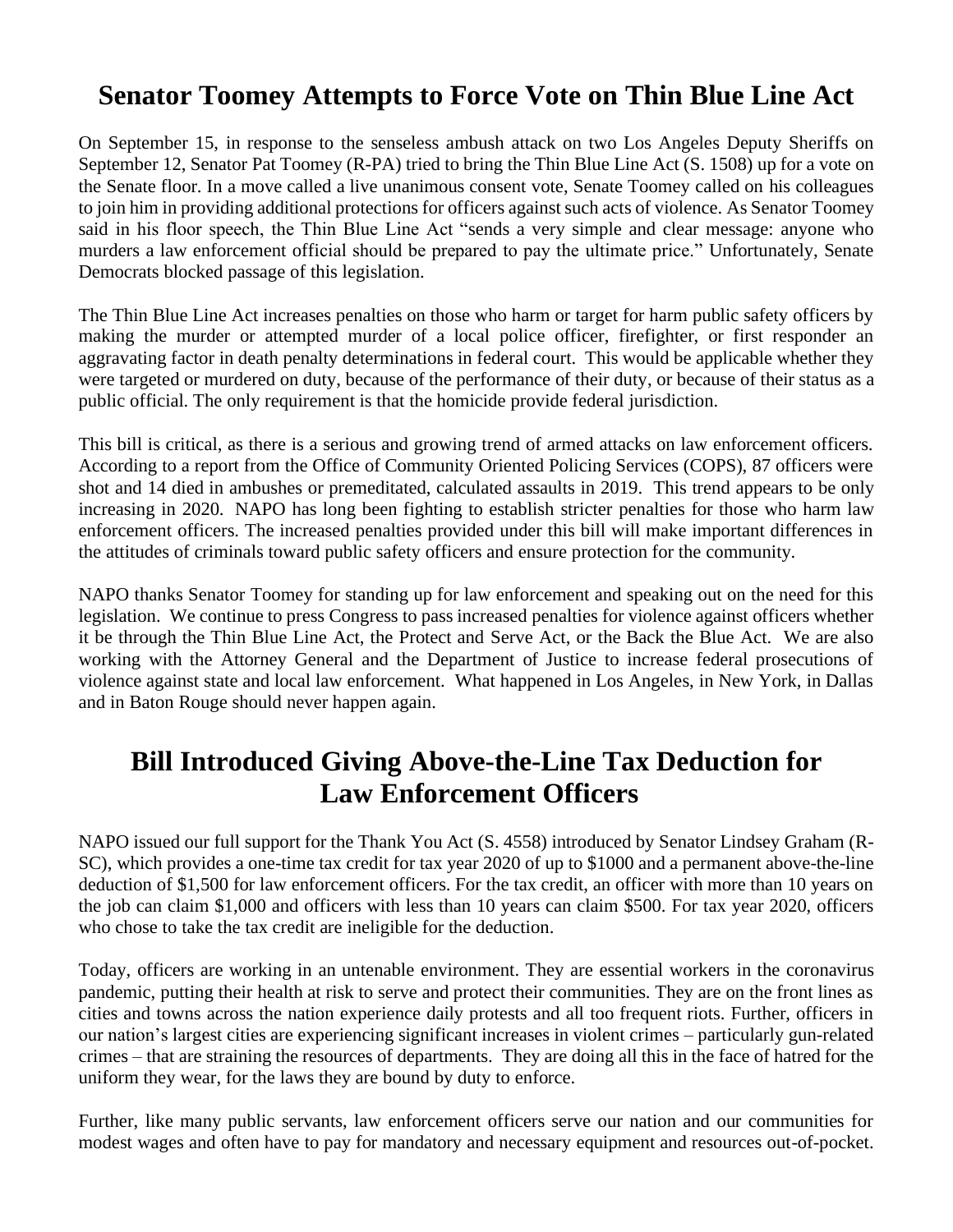An officer is responsible for his or her uniform maintenance and replacement as well as uniform accessories, which averages \$500 - \$1000 per year. He sometimes must pay for training and professional development courses at an average of \$250 per year. This is much more than any employer has the right to ask an employee to pay out-of-pocket for things that are necessary for safely and effectively doing their job.

The Thank You Act recognizes the bravery and sacrifice the men and women in uniform make every day and we thank Senator Graham for his continued support of the law enforcement community.

# **NAPO Backs Bill Increasing Funding for the Hiring and Retention of Officers.**

NAPO endorsed the David Dorn Back the Blue Act (S. 4543), introduced by Senator Josh Hawley (R-MO), which would provide \$15 billion to state and local law enforcement agencies for the hiring and retention of officers. This funding could also be used to augment officer salaries up to 110 percent of the State real median household income of the preceding year.

State and local governments big and small are struggling with budget holes and significant revenue losses due to the coronavirus pandemic and the steps that had to be taken to protect the public. As a result, police departments across the country have told their officers that department civilian staff are being furloughed and laid off and that they will be next for furlough and layoffs. This is at a time when law enforcement agencies are stretched to their limits between the impact of the virus on police forces, the ongoing protests, and rising violent crime rates across the country.

This legislation would provide much needed aid to state and local law enforcement agencies to hire new officers and retain qualified and experienced officers in order that they can ensure our communities remain safe as they face budget constraints or even budget cuts. NAPO thanks Senator Hawley for his continued support for America's law enforcement and we look forward to working with him to pass this important legislation.

# **NAPO Opposes Ban on Riot Control Equipment**

NAPO opposes the No Tear Gas or Projectiles Act, S. 4114, as introduced by Senators Edward Markey (D-MA) and Bernie Sanders (I-VT), which would ban the use of riot control agents by law enforcement and penalize the officers who use them. While the bill currently does not have any cosponsors and has little chance of moving this Congress, cities and states across the country have made or are considering similar bans of law enforcement's use of tear gas and rubber bullets that put officers and the communities they service at risk.

For the past four months, law enforcement agencies have had officers work double shifts and overtime on the front lines as cities and towns across the nation experience daily protests. While some of protests have been peaceful, many have spiraled into violent riots with instigators throwing projectiles at officers, starting fires, and destroying businesses and property. The use of riot control options such as rubber projectiles and tear gas is often absolutely necessary to protect officers, citizens and property from escalating violence and loss.

By banning the use of these tools and penalizing officers for using them, this bill puts our members' lives in danger. These riot control agents allow officers to avoid toe-to-toe confrontations as they try to quell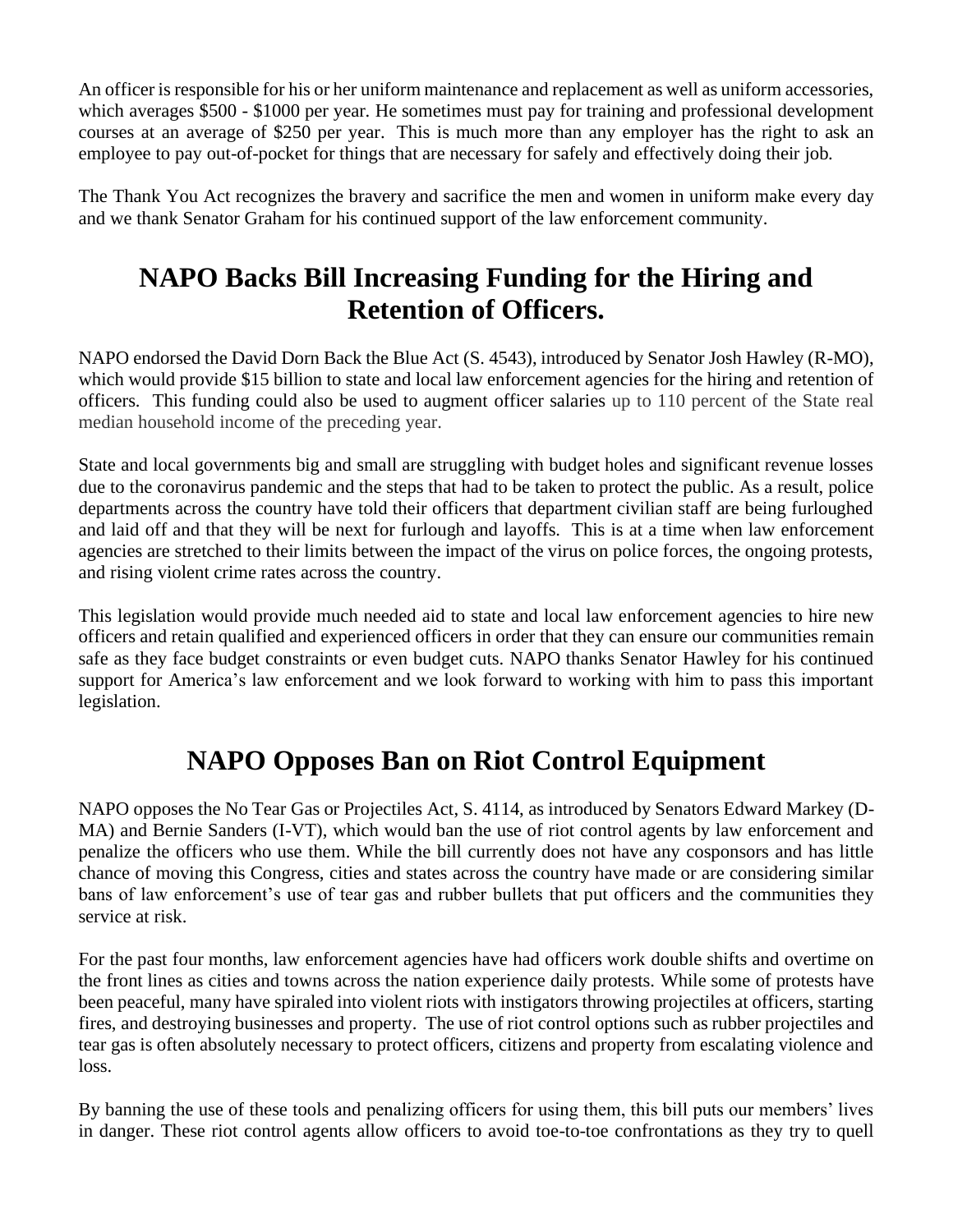riots and aid in deescalating violent situations. This legislation is short sighted and will have negative consequences that will impact public safety.

## **No Movement on Stalled COVID Relief**

With negotiations between the White House and Democratic leadership still stalled, a bipartisan group of representatives that call themselves the Problem Solvers Caucus, introduced a compromise bill that would provide \$1.5 trillion in coronavirus relief aid, including \$500 billion for state and local governments. Democratic leaders responded by calling the proposal inadequate and saying it falls well short of the assistance needed. While the White House responded favorably to the bill, Senate and House Republicans indicated that the price tag is too high to get a majority of Republican support. Senate Majority Leader Mitch McConnell (R-KY) has only been able to unite his caucus behind \$500 billion in total COVID aid, with no additional funding for state and local governments.

NAPO continues to press Congressional leaders to include additional, flexible economic assistance to state and local governments in this next aid package. State and local aid continues to be a major sticking point in negotiations. While the Administration has moved from opposing providing any new funding to state and local governments to being willing to provide some, Democrats say their offer falls far short of what is needed. Republicans have also offered to create flexibility for the use of existing aid, allowing it to be used to make up for revenue shortfalls and extending the date for using that aid. Flexibility with currently available funding would certainly be helpful, but it is not enough to stave off the significant budget cuts that state and local governments will soon be forced to make. Public safety will not be immune to these cuts and that will put our communities at risk.

Congress is scheduled take up a continuing resolution next week to ensure the federal government does not shut down at the end of the fiscal year on September 30, but it is not expected that any COVID-related aid will be included in the package. Democratic leadership has indicated they will not leave town until a deal on a relief package is made. It is likely that after Congress passes the continuing resolution to fund the government for the next few months, most lawmakers will leave town to campaign before the November elections, but will be called back to vote on a deal if it happens.

We will keep our members updated on the latest as these negotiations continue.

## **Join NAPO at our Annual Convention**

NAPO is holding its 42<sup>nd</sup> Annual Convention at the Hilton Marco Island Beach Resort in Marco Island, Florida on October 19 – 21, 2020. Located just off the southwest coast of Florida, this resort is located directly on the beach, minutes from attractions, watersports, and world-class golf. Enjoy a brand new heated outdoor pool and stunning views. The Resort is just 50 minutes from the Southwest Florida International Airport in Fort Myers, Florida. Information regarding convention registration, transportation options & discounts and the preliminary agenda are attached.

The Registration form and COVID-19 wavier are attached. Please register at your very earliest convenience as we need to plan for your arrival. **Due to COVID-19, all attendees must register in advance, onsite registration will not be available.** In addition, all attendees must complete the COVID-19 wavier prior to arrival at the resort. Registrations received after October 7 will be charged a late registration fee of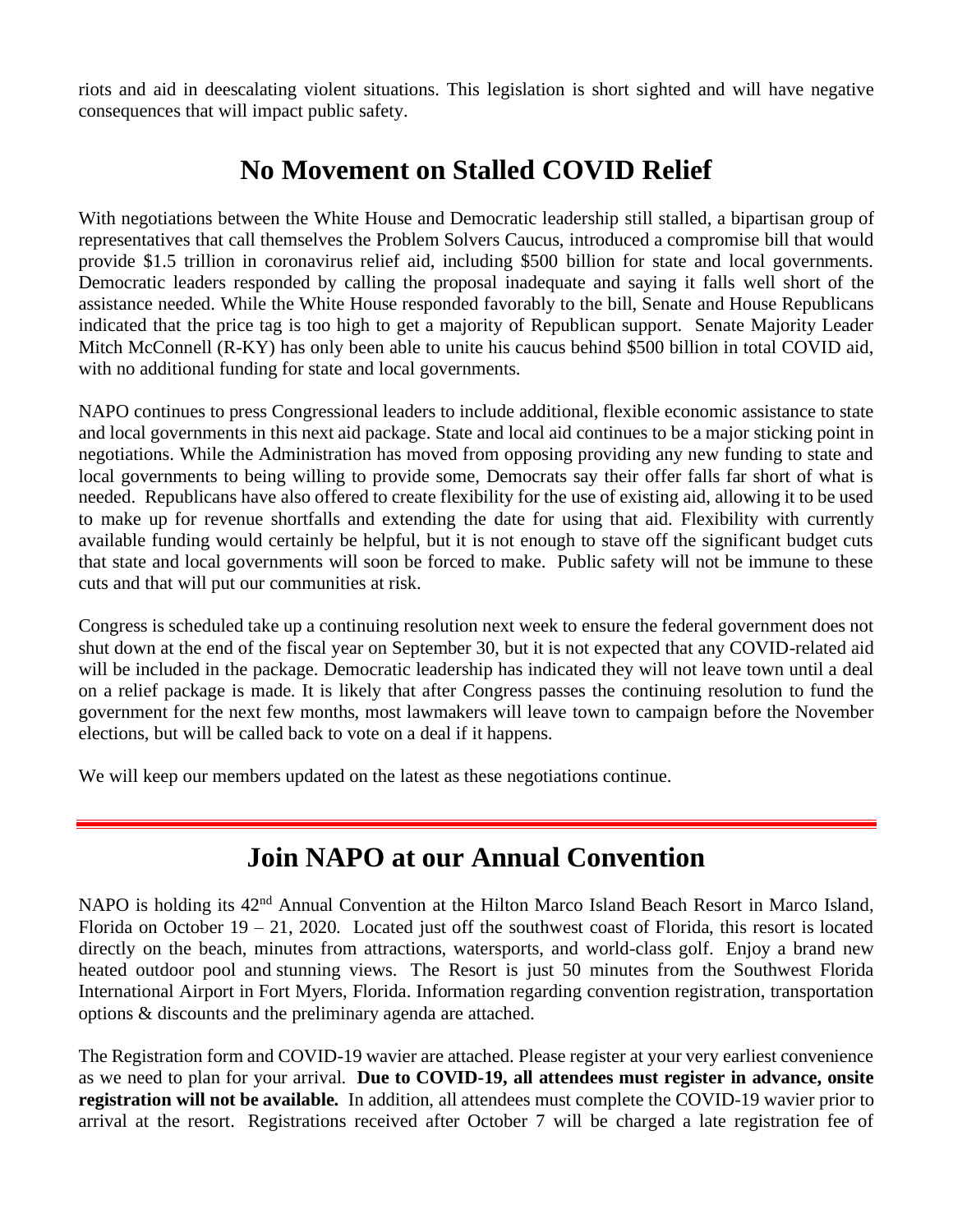\$50. Children between the ages of  $5 - 18$  may attend the Convention for a special rate of \$125. Children age 4 and under are free.

NAPO has reserved a block of rooms at the Hilton Marco Island Beach Resort for registered NAPO convention attendees. Room rates are \$209 per night for a standard room and \$279 per night for deluxe gulf view room. A resort fee of \$25 will be charged on a nightly basis. The fee includes: basic guest room internet access, local phone calls, two bottles of water daily, two beach chairs, two beach towels, and nonmotorized beach equipment. **For Hotel Reservations [CLICK HERE](https://secure3.hilton.com/en_US/hi/reservation/book.htm?inputModule=HOTEL&ctyhocn=MRKMHHF&groupCode=NAPO&arrival=20201014&departure=20201021&cid=OM,WW,HILTONLINK,EN,DirectLink&fromId=HILTONLINKDIRECT)**. **To receive NAPO's special group rate reservations must be made by October 3.**

## **NAPO's Legislative Positions & Sponsor/Cosponsor Updates**

NAPO's updated "Sponsor/Cosponsor" spreadsheet is available at the following link: http://www.napo.org/washington-report/sponsor-cosponsor-spreadsheet/. The spreadsheet accompanies the latest "Legislative Positions" document, which is available at the following link: http://www.napo.org/washington-report/legislative-priorities/. NAPO's Legislative Positions is a document that highlights all the legislation that we have taken an official position on or are monitoring during the 116th Congress. It is continually updated to reflect the work we are doing on Capitol Hill.

The "Sponsor/Cosponsor" spreadsheet is a useful tool to check if your members of Congress have supported pieces of legislation that will impact our members. NAPO updates this spreadsheet regularly and continues to ensure our voice is heard on Capitol Hill.

*Please monitor NAPO's website, www.napo.org, and Facebook page: National Association of Police Organizations, and follow us on Twitter at NAPOpolice for breaking news and updates.*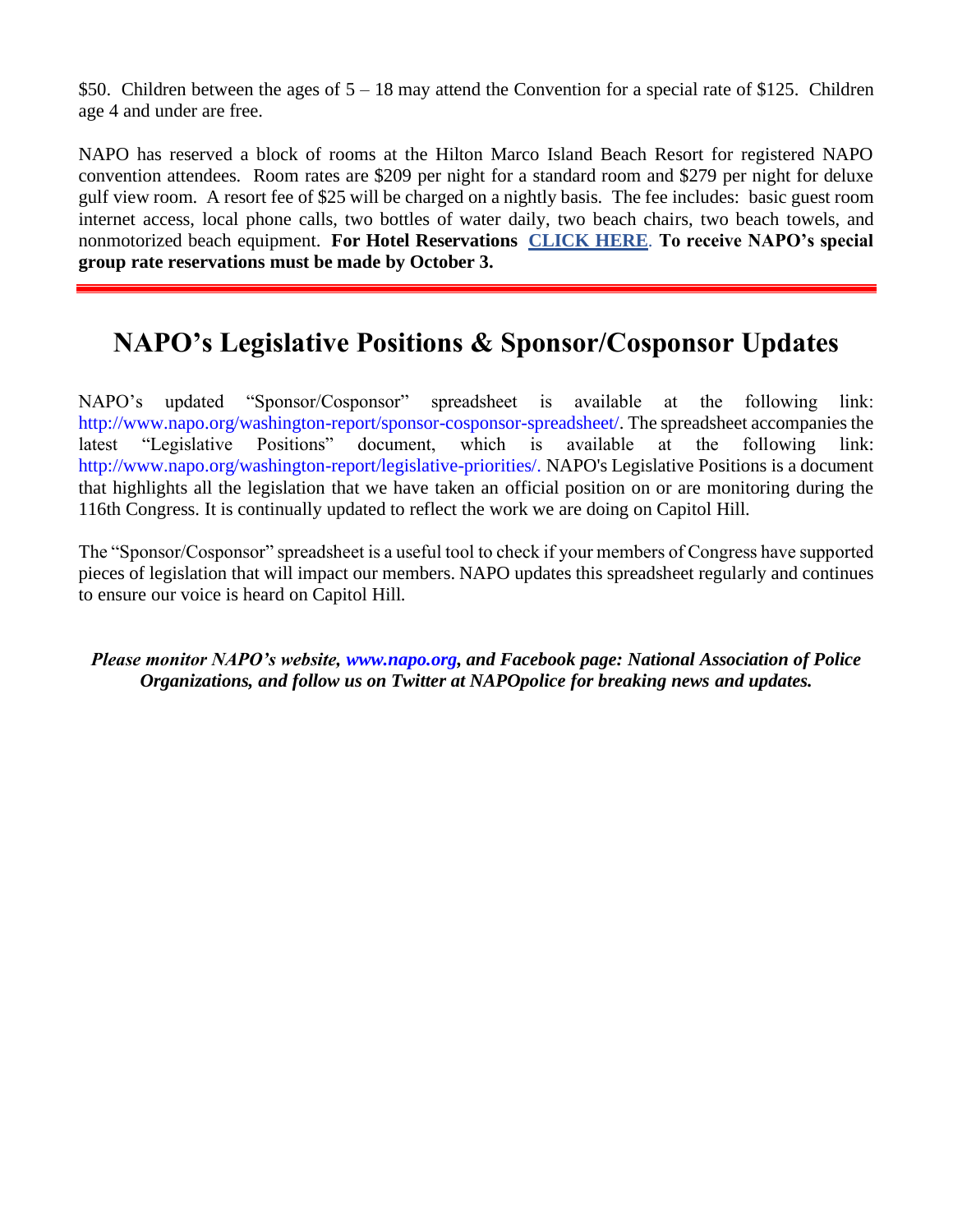



# **Police Officer Entrance Exam Pre-registration and Application**

The City of Hurst Police Department, a Civil Service Department, is seeking a Police Officer. Applicants must pre-register for the Police Officer Entrance Examination and apply for the Police Officer position online at [www.hursttx.gov/openpositions.](http://www.hursttx.gov/openpositions)

### **Application Deadline: Thursday, September 24, 2019, 5:00 p.m.**

### **Written Exam Date: Saturday, September 26, 2020, 9:00 a.m.**

#### **Minimum Qualifications:**

- United States Citizen
- At least age 21 at time of testing
- A person who is 45 years of age or older may not be certified for a beginning position in the Police Dept.
- High school diploma or GED and completion of 60 hours from an accredited school, college or university with a grade point average of 2.0 or better.